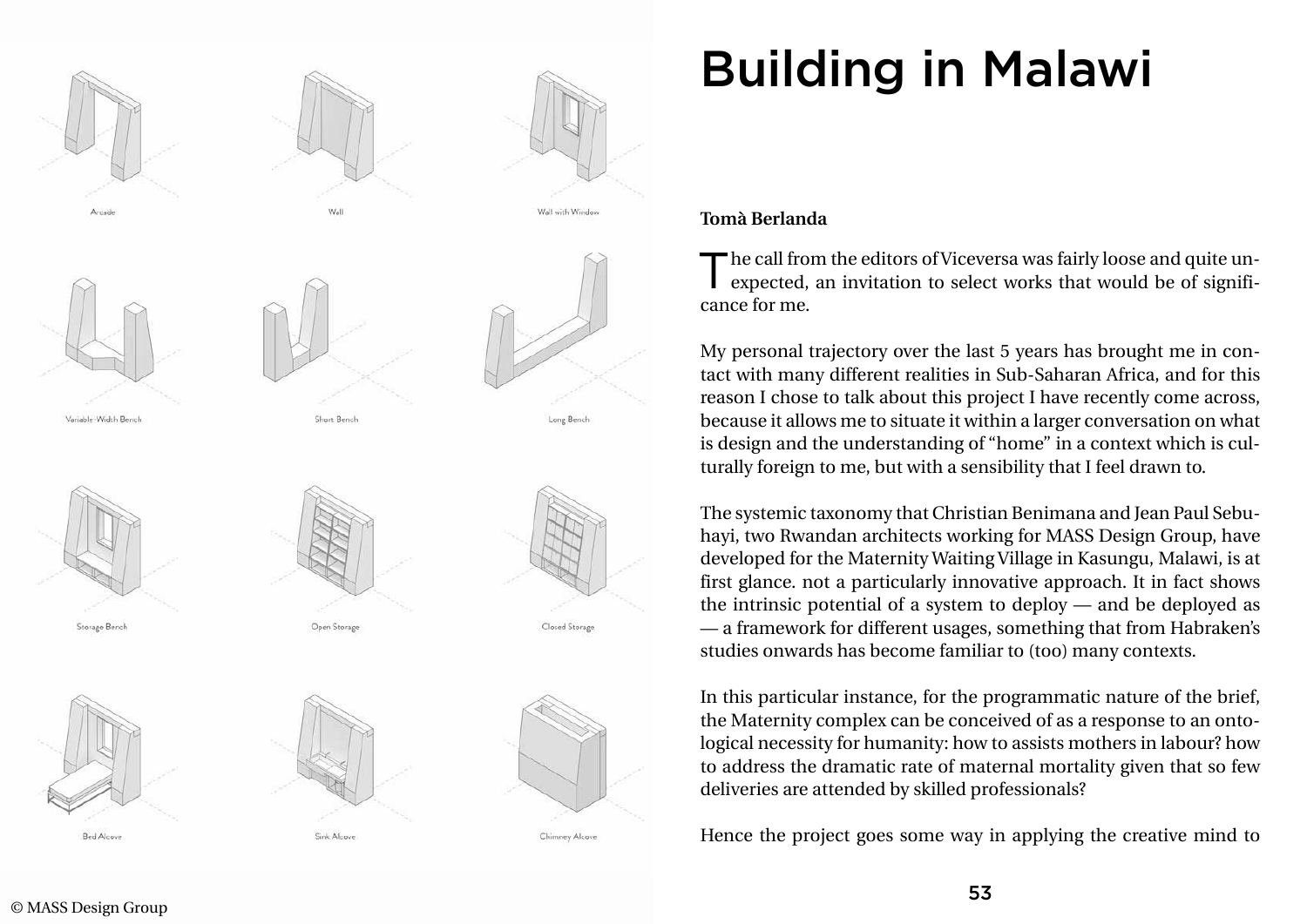setting up an enclosed, but open space, to provide expectant mothers with places to sleep, adequate ventilation, and sanitation. Basic human needs and fundamental rights that too often than not, are simply not available to large portions of the world's population. This is no abstract description of reality, and no imagined complexity for its own sake. It's a real, tangible, concern where there is little use for abstract conceptual discussions, but instead a urgent need for intelligent, practical, replicable solutions.

MASS's project is an attempt to do just that. It's not perfect, and the set up of the firm has some critical elements to it, most notably its claim to operate as a non-for-profit agency in the US, in order to be able to receive donor funding, but then transform its operations in a normal business venture in Rwanda, from where it directs its African operations. But still the concern with engaging in patient driven health care infrastructure, and uncomfortable contextual challenges, make the project we're looking at relevant. Whereas modular prototypes such as this have been tried out before, the designers' ability to operate in collaboration with the Malawi Ministry of Health, together with the decision of using *Compressed Stabilised Earth Blocks* (CESB) made on site, make the scheme a believable attempt at delivering a replicable system, that can be re-iterated without complex expertise and supervision from foreign based architects.

Further the concern with the design and delivery of health care facilities is unequivocally interwoven with MASS Design Group. The office was set up in 2009 specifically in order to design a hospital in Butaro, northern Rwanda, and from the completion of it, it has engaged with multiple research and evidence based projects in partnership with both governmental and non-governmental organisation, with the declared intention of evaluation the impact of design in improving living conditions.

Particularly from a Global South perspective, Modernism was for too long complicit in the colonial rule and in the establishment of a



unilateral dogmatic response of Architecture with a capital A to the challenges of development. Today, finally, the discourse has shifted, and the understanding of the 'other' has been brought to the centre of attention. It is therefore significant that this particular project has been led by Christian Benimana, the Manager of Rwanda operations for MASS, and Jean Paul Sebuhayi, who — full disclosure — I had the pleasure of having as a colleague and student respectively, at the Kigali Institute of Science and Technology. The ambition and resourcefulness that these two young Rwandan architects bring to the occasion is refreshing. The pictures from the building site — the project has only been recently completed and even though Iwan Baan has already been there to take some of his famous "socially good" pictures, but we're only showing process images —, show buildings which have a dignity and sense of belonging to the place. There is a clear articulation of permanent solid ground structure that supports a ventilated roofwork. The large overhangs allow for shade and water protection. The masonry buttresses are used for a variety of purposes,

© MASS Design Group